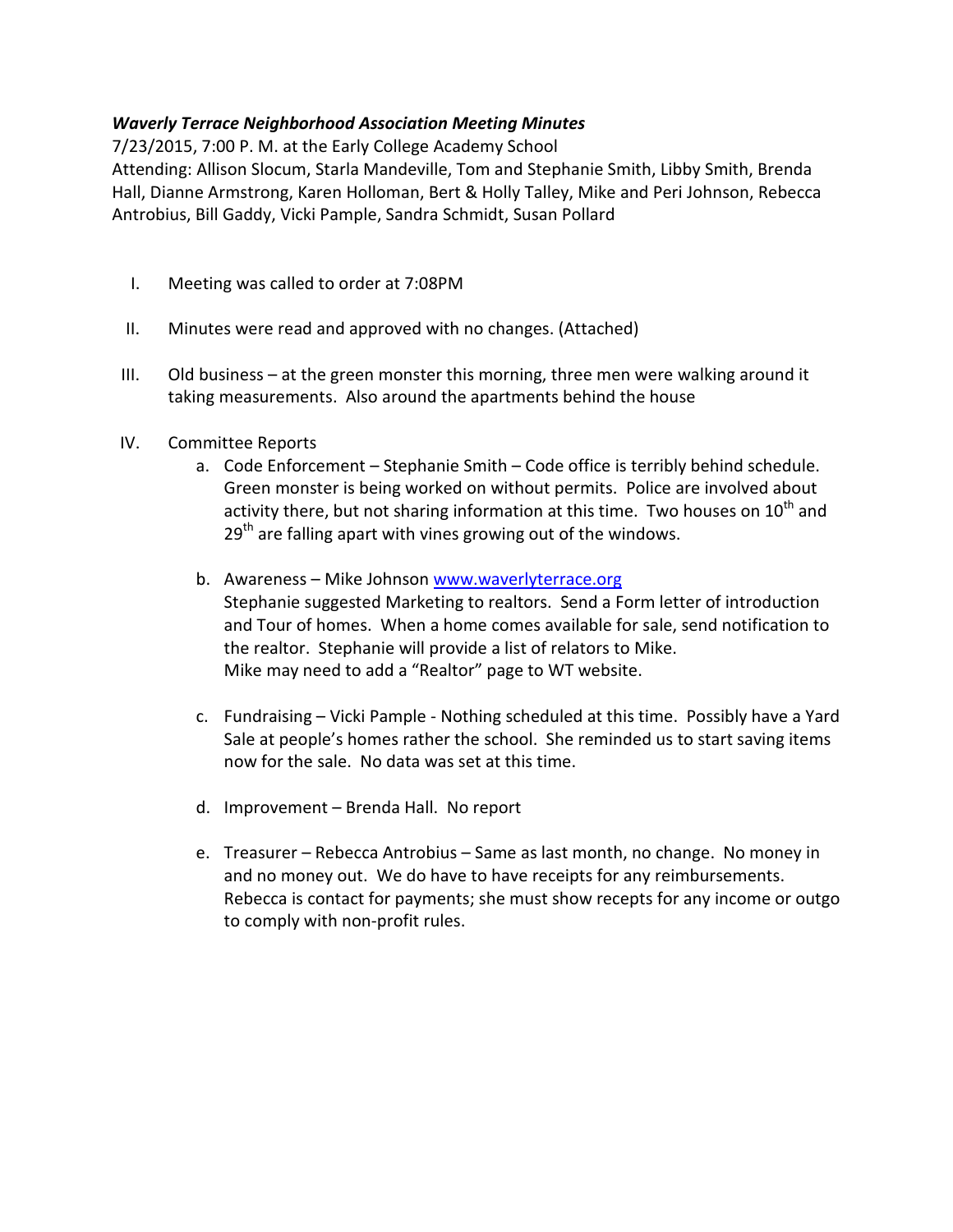## V. New Business

Allison Slocum, 706-256-2910, Board of Historic and Architectural Review (BHAR). http://www.columbusga.org/planning/Historic-Preservation/BHAR/2015/

She reviewed the application process for Exterior Material Changes and Design Guidelines. Exterior Material Changes require a building permit (fences usually don't require permits). The application is on the City website. Charges are from \$10 to \$50. Minimum is for changes not seen from the road (backyard). Higher fees are for changes made to front or roof or additions. Permits that are in progress are public information on the city website.

The refurbishment of the high school is under their jurisdiction. They have not received any applications yet, but expect to get some in next the next few months. Permits are voted on at monthly meetings.

For reference about the look of historic houses, go online to This Old House or Old House Journal. For more information about applications, fees and requirements, refer to the website link above or call Allison with questions.

Stephanie - Bylaws for Waverly Terrace will be drafted and presented at next meeting.

Mike handed out information about "Thaw the Freeze" tax referendum city meeting last night. These can be accessed from the Waverly Terrace website: http://waverlyterrace.org/index.htm

Brenda opened discussion to change time of the association meeting to 6:15 and end at 7:30 Susan Willard appreciated the earlier time since she is at the school all day. Motion was made to accept new times, seconded and unanimously approved.

- VI. Next Meeting Thursday, 8/20/2015, 6:15PM (new time), Early College Academy, 2701 11<sup>th</sup> Avenue. Confirmed with Susan Willard,
- VII. Meeting adjourned at 8:10PM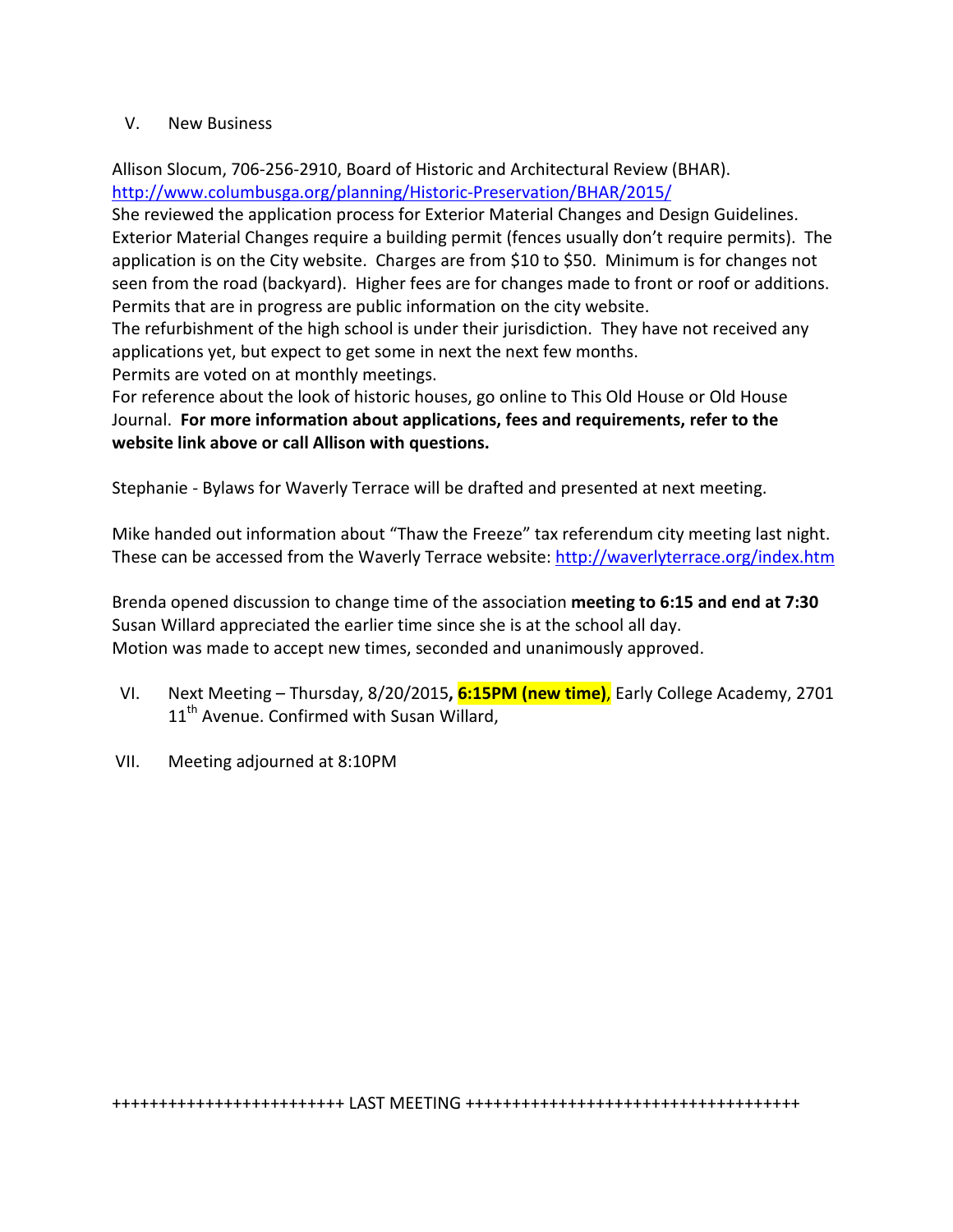## Waverly Terrace Neighborhood Association Meeting Minutes

Date, 6/25/2015, 7:00 P. M. at the Early College Academy School Attending: Tom and Stephanie Smith, Libby Smith, Brenda Hall, Dianne Armstrong, Karen Holloman, Bert Talley, Mike and Peri Johnson, Becky Antrobius, Susan Willard, Bill and Mary Jo Gaddy, Mike Lincoln (past owner of home on Beacon Ave)

- VIII. Meeting was called to order at 7:15PM
- IX. Minutes were read and approved with corrections to spelling "Stephanie" Smith and Kevin "Herrit"
- X. Old business None
- XI. Committee Reports
	- a. Code Enforcement Stephanie Smith None reported
	- b. Awareness Mike Johnson www.waverlyterrace.org None reported
	- c. Fundraising Vicki Pample No reported given. Becky since we a becoming a construction zone (Industrial School) , we can't do Yard Sale for foreseeable future
	- d. Improvement Brenda Hall No reported given
	- e. Treasurer Becky Antrobius Same as April report (No change)

## XII. New Business

Diane – What is status of house on Rose Hill? Mary Jo, "Owner is getting it ready to rent it out."

Becky – White house = owner is getting it ready to move in this winter. They have gutted the kitchen and two bathrooms. And, removed flooring in breakfast nook. The couple wants to become active in the association.

Industrial School Renovation

Contractor to sign agreement this week to begin work Libby contacted them to cut the grass Bert – still getting trespassers entering the school

Church – possible sale to a church organization with 50/50 chance to close

Rezoning – Libby talked with Kevin Herrit after receiving the first letter Group received the first letter in May